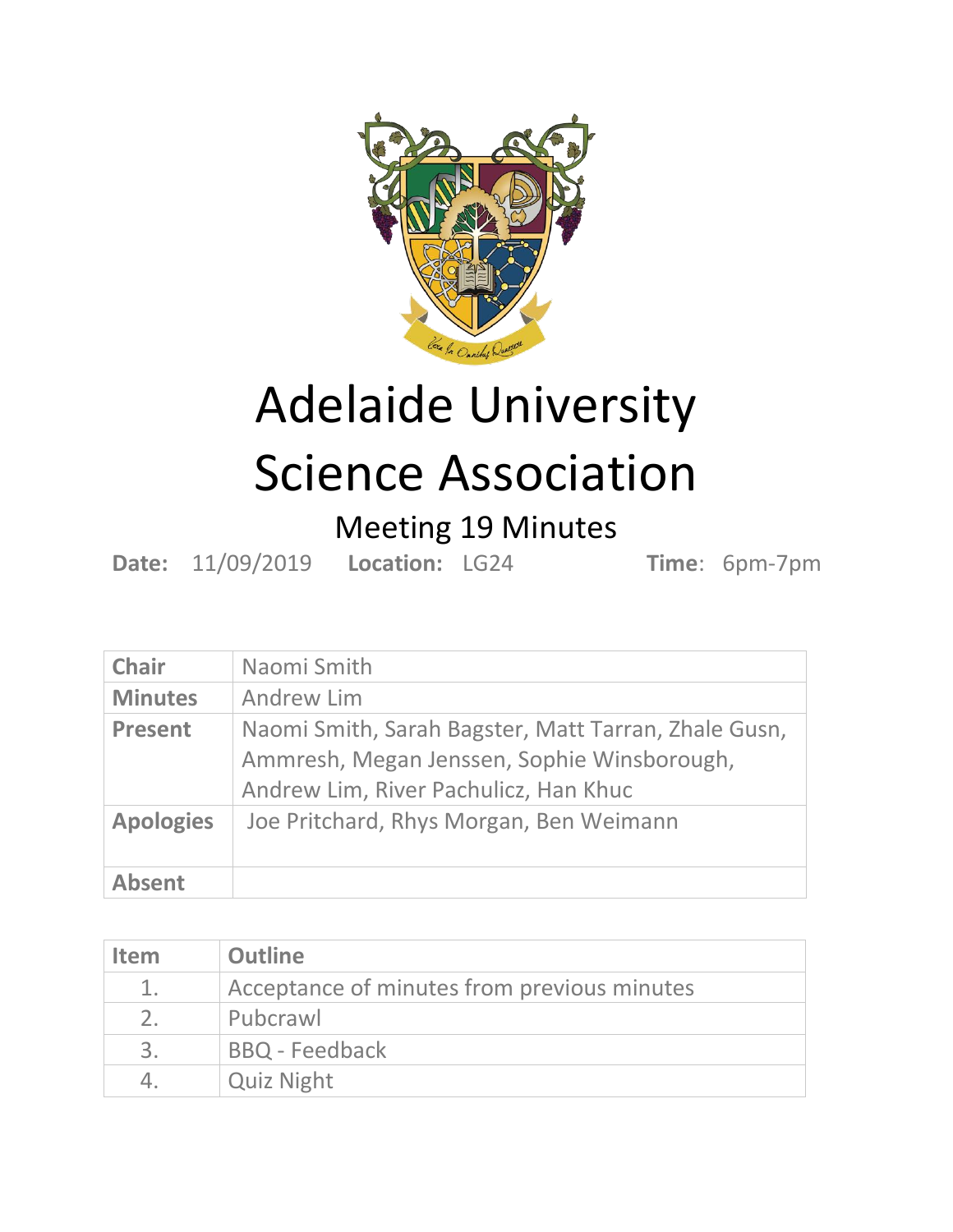| Networking event         |
|--------------------------|
| AGM                      |
| Questions without notice |

| Item 1            | <b>Acceptance of minutes from previous minutes</b>                               |
|-------------------|----------------------------------------------------------------------------------|
|                   | Motion to accept the minutes from the previous meeting?                          |
|                   | Motioned by Matt, seconded Naomi by opposed by none<br>$\circ$                   |
| Item <sub>2</sub> | PubCrawl - week 7, 13th of September                                             |
|                   | Things to discuss:                                                               |
|                   | Shirt sales                                                                      |
|                   | <b>Online Shirt Sales</b>                                                        |
|                   | <b>Initial Inventory</b>                                                         |
|                   | 40 S                                                                             |
|                   | 85 M                                                                             |
|                   | 80 L                                                                             |
|                   | 25 XL                                                                            |
|                   | <b>Current (M and Non-M)</b>                                                     |
|                   | $40 - 40 = 0$ S                                                                  |
|                   | $85 - 45$ (M) - 9 (NM) = 31 M                                                    |
|                   | $80 - 17$ (M) - 3 (NM) = 60 L                                                    |
|                   | $25 - 1$ (M) - 2 (NM) = 22 XL                                                    |
|                   | Total: 113 shirts left to sell                                                   |
|                   | (14 NM shirts sold, 63 M shirts sold)                                            |
|                   | Report of AUScA's sales<br>$\sim$                                                |
|                   | Report of RACI's sales                                                           |
|                   | Safety                                                                           |
|                   | Safety officers for the night are Naomi, Renata, Rhys                            |
|                   | Ideally have 5 safety officers (so one per location at one                       |
|                   | time)                                                                            |
|                   | Safety form - Naomi has completed<br>Money Issues                                |
|                   | AUSCA to keep profits for distribution after, cash only at other                 |
|                   | universities (RACI) (82% & 18%)                                                  |
|                   | How is RACI selling pub crawl shirts (ie. do they offer card?)<br>$\blacksquare$ |
|                   | Photographer hired for 6:30 to 11:30 for \$150<br>$\overline{\phantom{a}}$       |
|                   | Outsourcing to Committee members, Photography students(?)                        |
|                   | Extra stall on Thursday (12/09/19)                                               |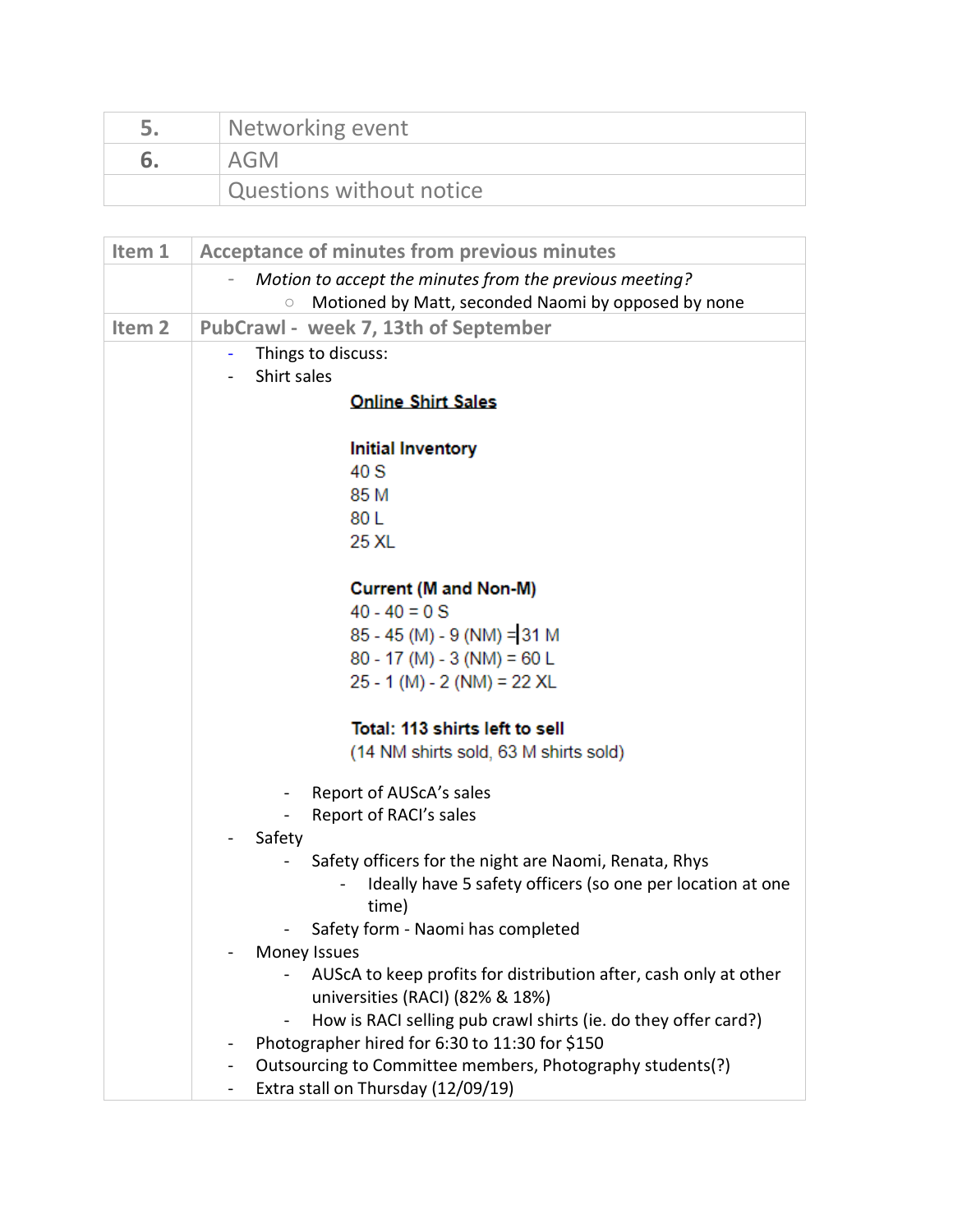|                   | 10-3pm UniBar or The Hub (TBD)<br>$\blacksquare$                                   |
|-------------------|------------------------------------------------------------------------------------|
|                   | Sell shirts at UniBar until ~7pm                                                   |
|                   |                                                                                    |
|                   | Venue List                                                                         |
|                   | 5:30 - 7:00pm: UniBar                                                              |
|                   | 7:00 - 8:00pm: The Duke of York                                                    |
|                   | 8:00 - 9:00pm: Little Pub                                                          |
|                   | 8:00 - 10:00pm: The London                                                         |
|                   | 9:00 - 10:00pm: The Austral                                                        |
|                   | 10:00 - 11:00pm: SuperCali, Woolshed, Belgian Beer Cafe                            |
|                   | 11:00 - late: Dog & Duck, The Elephant, Black Bull                                 |
| Item <sub>3</sub> | <b>BBQ - Feedback</b>                                                              |
|                   | Overall profits/losses (treasurer's report, Matt)                                  |
|                   | What went well?                                                                    |
|                   | Sunny day                                                                          |
|                   | What didn't go well?                                                               |
|                   | Setup: Have stall face the Barr Smith Library/foot traffic                         |
|                   | Location (Barr Smith vs Walter Young)<br>$\sim$                                    |
|                   | Food<br>$\blacksquare$                                                             |
|                   | Excess gluten free bread<br>$\overline{\phantom{a}}$                               |
|                   | Not enough vegan sausages + onions                                                 |
|                   | Discount drinks by 50c for members?<br>$\overline{\phantom{0}}$                    |
|                   | What we could do to improve next year?                                             |
| Item <sub>4</sub> | Quiz Night - Friday night (18th of october) Week 10                                |
|                   | To be held during the second week back<br>$\overline{\phantom{a}}$                 |
|                   | Location: Rumors Cafe - booked from 4.30pm - 10.30pm                               |
|                   | Fundraising event for ACF Australian Conservation Foundation (6)<br>$\blacksquare$ |
|                   | Kickstart Kids (9), Beyond Blue (7)                                                |
|                   | Lids from drinks + lids from Woolies                                               |
|                   | Donating all profits to charity of choice<br>$\blacksquare$                        |
|                   | Liquor licencing roughly \$180                                                     |
|                   | ACTION: Matt to sort out Liquor licensing and security                             |
|                   | Will need security (min 4 hrs) roughly \$200ish                                    |
|                   | Will need approval from Toni for liquor licencing<br>$\sim$                        |
|                   | Need to create event risk management plan<br>$\blacksquare$                        |
|                   | Questions - subcommittee (~4-5 people to brainstorm a range of                     |
|                   | questions for the quiz night) 2 MCs                                                |
|                   | Questions Subcommittee: Rhys, Matt, Ammresh, Ben, Megan,                           |
|                   | Sarah                                                                              |
|                   | Bar: Sarah & Matt                                                                  |
|                   | Prizes - everyone to visit stores and ask for gifts                                |
|                   | Andrew has set up the Google Docs for list of sponsors we're                       |
|                   | asking (designate people to individual stores)                                     |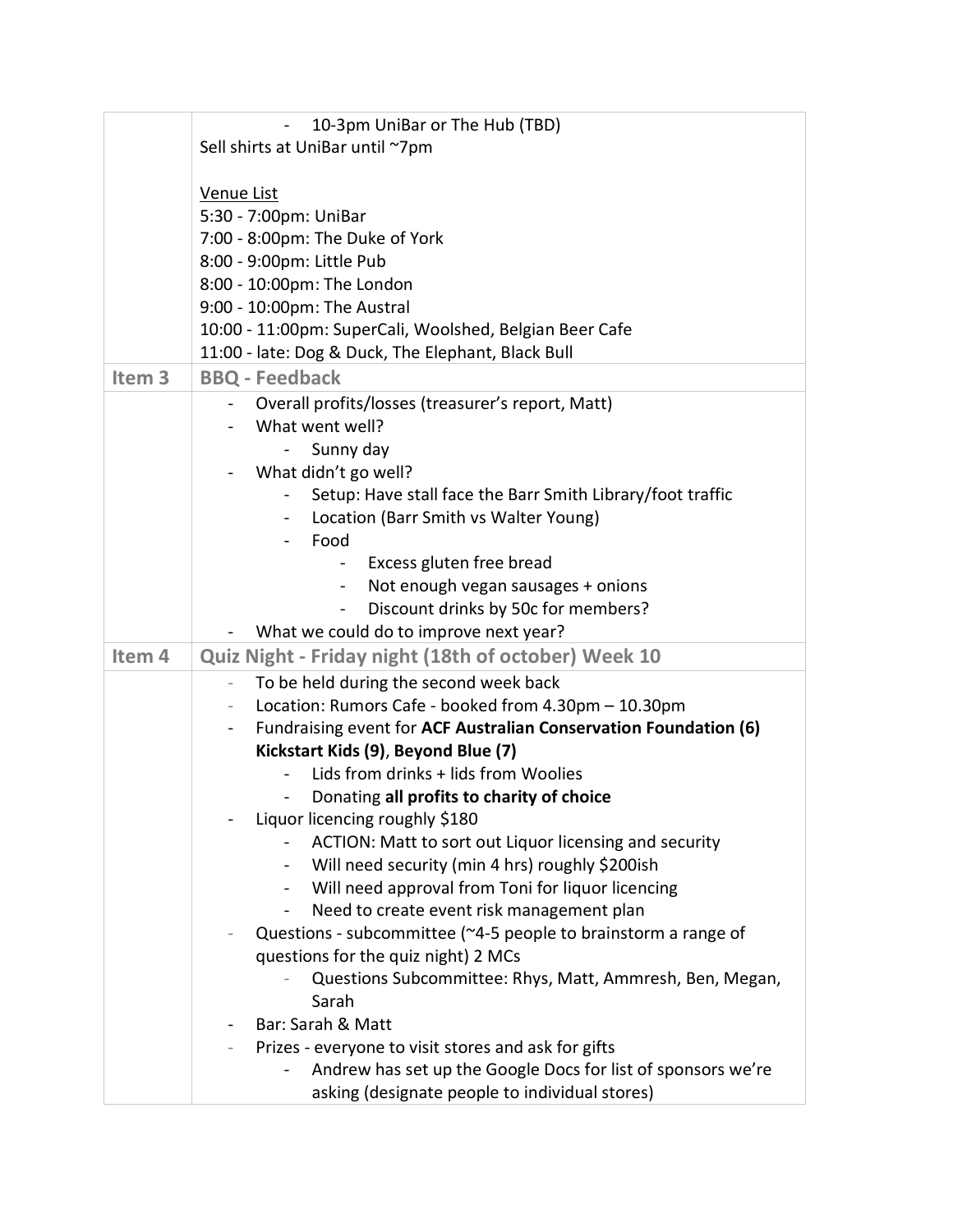|                   | https://docs.google.com/document/d/1B-                                                           |
|-------------------|--------------------------------------------------------------------------------------------------|
|                   | n205K0M9E4De9wbXqfi2WKJNMndHJYAdP7QZUBl5s/edit                                                   |
|                   | Alcohol                                                                                          |
|                   | Beer: Superdry, Corona                                                                           |
|                   | Cider: Strongbow/Somersby<br>$\bullet$ .                                                         |
|                   | Set-up could follow like this:                                                                   |
|                   | 6-8 rounds, each with 10 questions                                                               |
|                   | 2 Table rounds                                                                                   |
|                   | 2 GC rounds - heads and tails, Coin toss, paper-plane<br>$-$                                     |
|                   | making, coin at bottle etc                                                                       |
|                   | Also need an MC, markers, ect. On the night (Assumed                                             |
|                   | that MATT is Barman)                                                                             |
|                   | Improve speakers & PPTs                                                                          |
|                   | <b>Table Games:</b>                                                                              |
|                   | <b>Gendify scientists</b>                                                                        |
|                   | Serial killer/scientist<br>$\sim$                                                                |
|                   | Furniture/scientist                                                                              |
|                   | lecturers as children<br>$\blacksquare$                                                          |
|                   | Someone to create poster/marketing material<br>$\blacksquare$                                    |
|                   | Motion by Matt to make ticket price \$10pp, \$90 p/table, seconded by<br>$\blacksquare$          |
|                   | Ammresh, favoured by all                                                                         |
|                   | Suggestion for \$10 a head \$90 for table of 10                                                  |
|                   | Food:                                                                                            |
|                   | Pizza (5 slices per person?)<br>$\frac{1}{2}$                                                    |
|                   | Bench of pizza selections, people can go and collect during<br>$\sim$                            |
|                   | intermissions                                                                                    |
|                   | MC: Rhys & Megan<br>$\blacksquare$                                                               |
|                   | Theme for dress code? Best dressed award/prize                                                   |
|                   | Pamphlets that show the list of charities that we are donating to<br>$\blacksquare$              |
|                   | Powerpoint                                                                                       |
|                   | Sponsors (during intermission)                                                                   |
|                   | Music                                                                                            |
| Item 5            | <b>Networking Event</b>                                                                          |
|                   | Science Faculty is keen to do a networking event - will be meeting with                          |
|                   | them soon                                                                                        |
|                   | Do any committee members have anything they would like to<br>bring up?                           |
|                   | Meeting within 2-3 weeks, event would be held after holidays                                     |
|                   | Motion by Matt to assist in networking event with Science Faculty or<br>$\overline{\phantom{0}}$ |
|                   | AUBN, seconded by Ammresh, all in favour opposed by none                                         |
| Item <sub>6</sub> | <b>AGM</b>                                                                                       |
|                   |                                                                                                  |
|                   | Will be held in term 4 week 11 or 12ish (28th Oct - 1st Sept)                                    |
|                   | Motion to have the AGM in Week 11, motioned by Andrew,                                           |